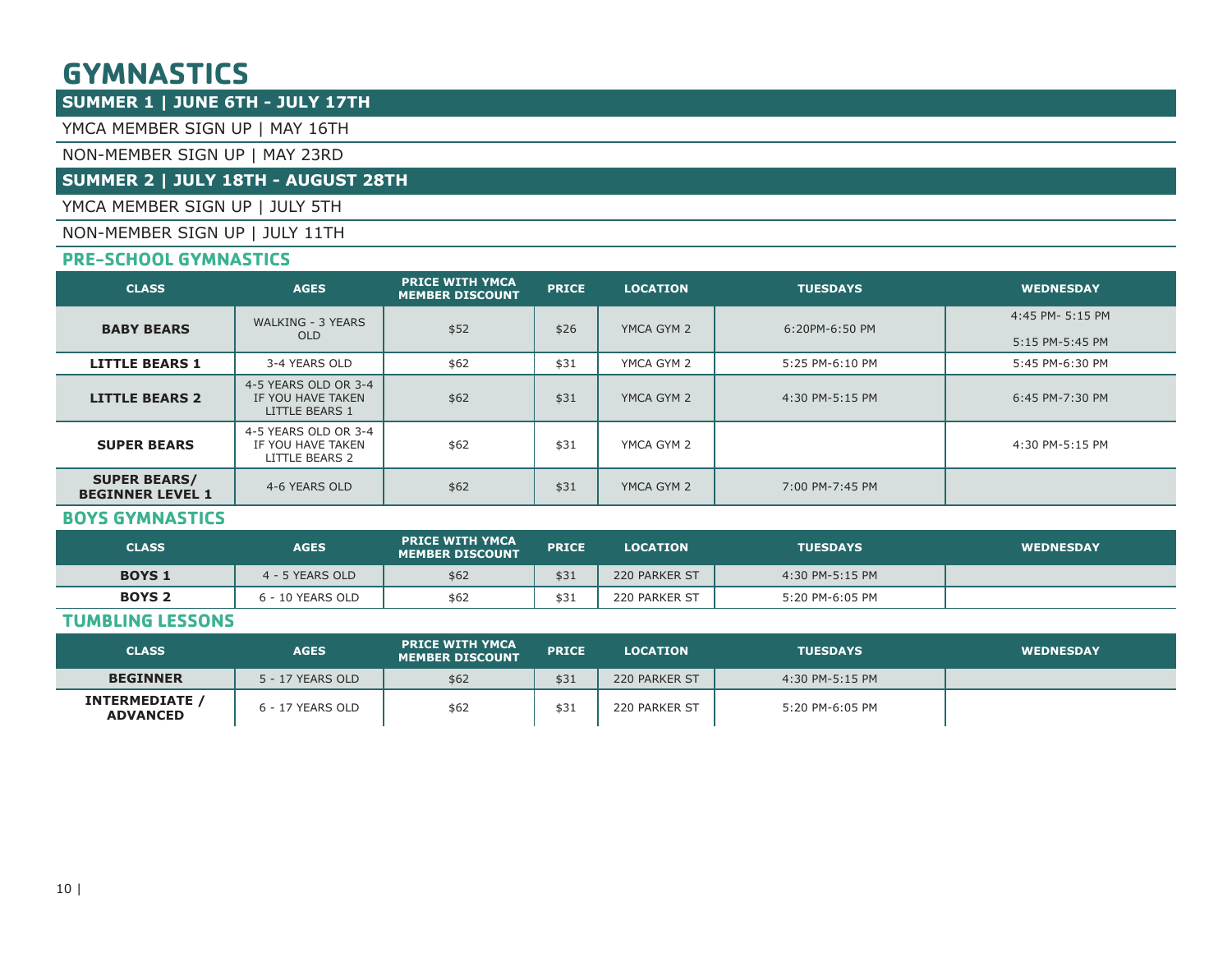#### **YOUTH GYMNASTICS LESSONS**

| <b>CLASS</b>               | <b>AGES</b>                         | <b>PRICE</b> | <b>PRICE WITH YMCA</b><br><b>MEMBER DISCOUNT</b> | <b>LOCATION</b>  | <b>MONDAYS</b>                   | <b>WEDNESDAYS</b>                                              | <b>THURSDAYS</b>                 |  |
|----------------------------|-------------------------------------|--------------|--------------------------------------------------|------------------|----------------------------------|----------------------------------------------------------------|----------------------------------|--|
| <b>LEVEL 1</b>             | KINDERGARTEN OR<br>6 - 17 YEARS OLD | \$72         | \$36                                             | <b>SEE TIMES</b> | 5:35 PM-6:35 PM<br>220 PARKER ST | 4:30 PM-5:30 PM<br>YMCA GYM 2<br>5:30 PM-6:30 PM<br>YMCA GYM 2 | 5:30 PM-6:30 PM<br>220 PARKER ST |  |
| <b>LEVEL 1A</b>            | KINDERGARTEN OR<br>6 - 17 YEARS OLD | \$72         | \$36                                             | <b>SEE TIMES</b> | 5:35 PM-6:35 PM<br>220 PARKER ST | 6:35 PM-7:35 PM<br>YMCA GYM 2                                  | 5:30 PM-6:30 PM<br>220 PARKER ST |  |
| <b>LEVEL 2</b>             | KINDERGARTEN OR<br>6 - 17 YEARS OLD | \$72         | \$36                                             | <b>SEE TIMES</b> | 4:30 PM-5:30 PM<br>220 PARKER ST | 5:30 PM-6:30 PM<br>YMCA GYM 2                                  | 4:30 PM-5:30 PM<br>220 PARKER ST |  |
| <b>LEVEL 2A</b>            | KINDERGARTEN OR<br>6 - 17 YEARS OLD | \$72         | \$36                                             | <b>SEE TIMES</b> | 4:30 PM-5:30 PM<br>220 PARKER ST | 6:35 PM-7:35 PM<br>YMCA GYM 2                                  |                                  |  |
| <b>LEVEL 3</b>             | ANYONE PRE-TEAM<br>OR TEAM LEVEL    | \$83         | \$42                                             | <b>SEE TIMES</b> |                                  |                                                                | 4:30 PM-6:00 PM<br>220 PARKER ST |  |
| <b>GYMNASTICS OPEN GYM</b> |                                     |              |                                                  |                  |                                  |                                                                |                                  |  |
| <b>CLASS</b>               | <b>AGES</b>                         | <b>CM</b>    | <b>PRICE WITH YMCA</b><br><b>MEMBER DISCOUNT</b> | <b>LOCATION</b>  | <b>DATES</b>                     |                                                                | <b>TIME</b>                      |  |

## **GYMNASTICS**

Through gymnastics, kids learn coordination, self confidence, and motor skills in addition to developing flexibility and balance. We offer gymnastics classes as soon as your child is walking, and they can progress through several levels. We even offer a competitive Gymnastics Team. We also have classes just for boys or with an emphasis in Tumbling.

## **PRE-SCHOOL GYMNASTICS LESSONS**

**BABY BEARS | You and your child will be** involved in a quality bonding experience while your child is introduced to a structured social environment. They will also develop self-confidence while working on motor skills, coordination and balance.

#### \*ONLY 1 CAREGIVER PER CHILD **LITTLE BEARS 1 | Beginner level.** Success, security and fun will be gained at this level. Kids will learn basic tumbling and explore new skills on the equipment.

**OPEN GYM** | 6-17 YEARS OLD | \$6 | \$4 220 PARKER ST | 4.14 | 5.14 10:00 AM-11:30 AM

**LITTLE BEARS 2 |** Prerequisite: Little Bears 1 or 4 to 5 years old. Intermediate level. Building on basic skills learned in previous level.

**SUPER BEARS |** Prerequisite: Little Bears 1 or 2 or 5 years old. Advanced level. Provides a foundation of basic tumbling skills, apparatus work and starting to learn more advanced skills.

**BEGINNER LEVEL 1 | Prerequisite:** Super Bears or currently in Kindergarten. Preparing for Level 1 Youth Class. Continue to master skills that are in Level 1.

## **BOYS GYMNASTICS LESSONS**

Your child will develop strength, flexibility and coordination, which are the building blocks needed for all sports, through this fun, energetic class. Participants will learn basic tumbling and explore different skills on the vault and uneven bars.

#### **BOYS 4-5 YEARS OLD & 6-10 YEARS**

**OLD** | Your child will develop strength, flexibility and coordination, which are the building blocks needed for all sports, through this fun, energetic class. Participants will learn basic tumbling and explore different skills on the vault and uneven bars.